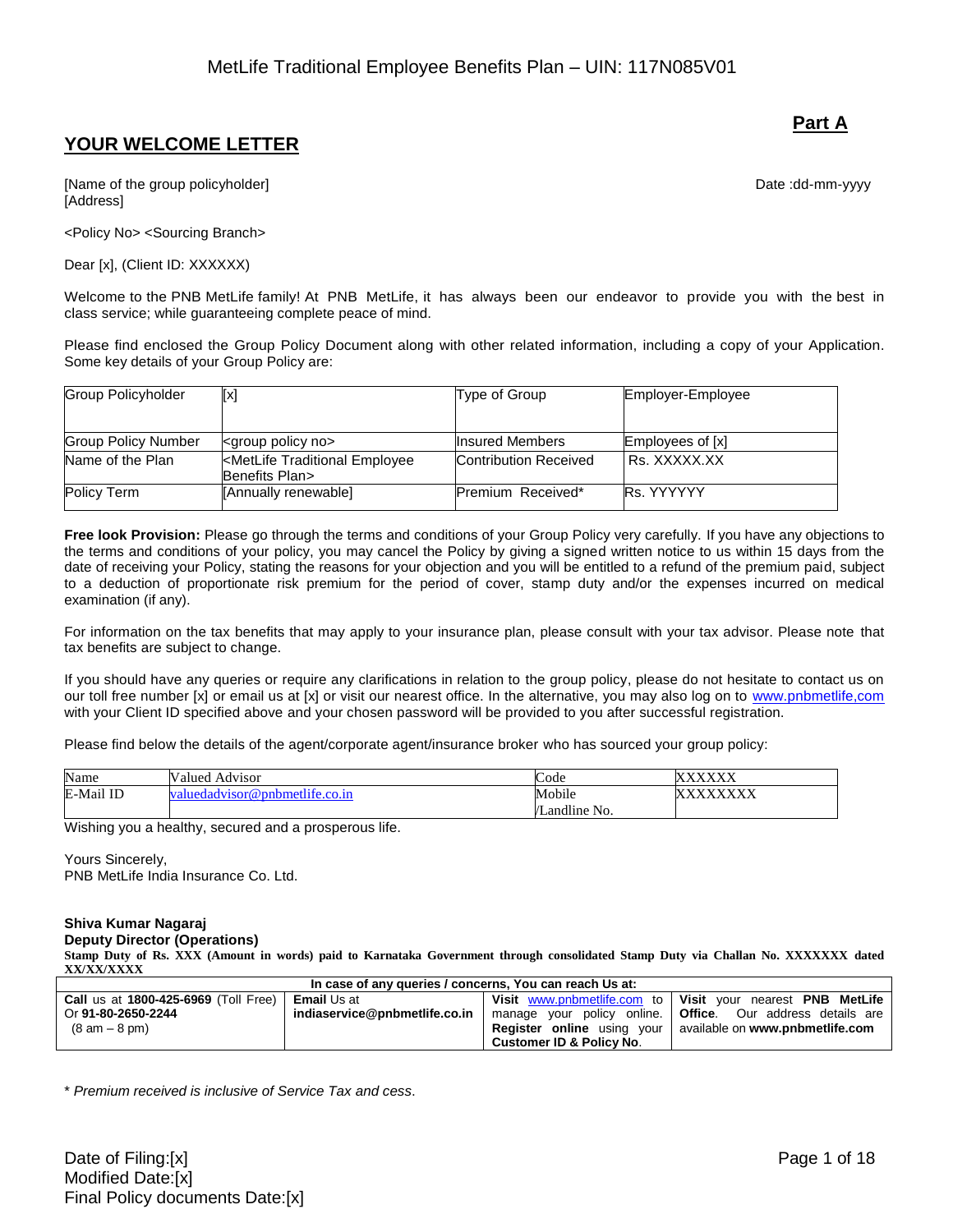# **Part A**

# **GROUP POLICY PREAMBLE**

## **[MetLife Traditional Employee Benefits Plan]**

This is a contract of insurance between You and PNB MetLife India Insurance Company Limited. This contract of insurance has been effected on receipt of the contribution deposits and is based on the details in the Application received together with the other information, documentation and declarations received from You for effecting a life insurance contract on the lives of the persons named in the Group Policy Schedule below.

We agree to pay the benefits under this Group Policy on the occurrence of the insured event described in Part C of this Group Policy, subject to the terms and conditions of the Group Policy.

#### **On examination of the Group Policy, if You notice any mistake or error, please return the Policy document to Us in order that We may rectify the mistake/error.**

Signed by and on behalf of PNB MetLife India Insurance Company Limited

[Signature] [Name of signing authority] [Designation of signing authority]

# **GROUP POLICY SCHEDULE**

| Name of the Plan   | [MetLife Traditional Employee Benefits Plan]     |
|--------------------|--------------------------------------------------|
| Nature of the Plan | [Non-linked, fund based variable insurance plan] |
| <b>UIN</b>         | [117N085V01]                                     |

| Group<br>Policv | Date of | ssuina |  |
|-----------------|---------|--------|--|
| number          | issue   |        |  |

#### **1. Details of the Group Policyholder**

Name of the Group Policyholder

#### **2. Group Policy Details**

| Employer                              |         |
|---------------------------------------|---------|
| Scheme                                |         |
| <b>Effective Date of Group Policy</b> |         |
|                                       |         |
| <b>Annual Renewal Date</b>            |         |
|                                       |         |
| Policy Term                           |         |
|                                       |         |
| Sum Assured per Insured               | Rs.1000 |
| Member                                |         |
|                                       |         |
| Policy currency                       |         |
|                                       |         |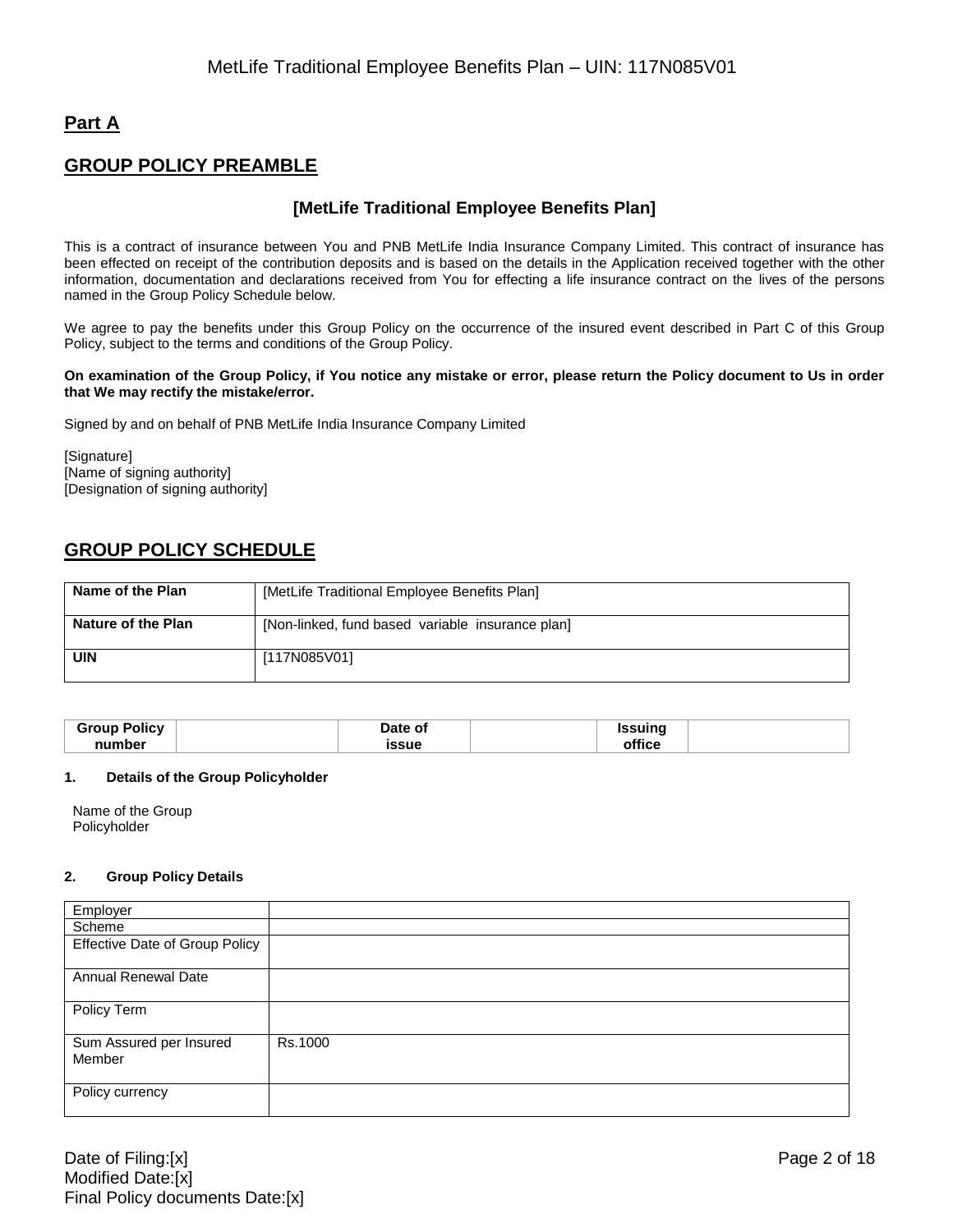## **3. Details of Agent/Corporate Agent/Intermediary**

| Name           |  |
|----------------|--|
| License number |  |
| Phone number   |  |
| Address        |  |
| Email address  |  |

## **4. Contribution/Premium Details**

| <b>Contribution Amount</b><br>received | Rs. XXXXX.XX |
|----------------------------------------|--------------|
| Contribution frequency                 |              |
|                                        |              |
| <b>Premium Amount</b>                  | RS. YYYY     |
| Received*                              |              |

Contribution rates are subject to change in accordance with the terms and conditions of the Policy.

Premium is inclusive of service tax and cess.

#### **5. Insured Member Details Per the Scheme Rules/Trust Deed**

On examination of the Group Policy, if You notice any mistake, the Policy document must be returned to Us for correction.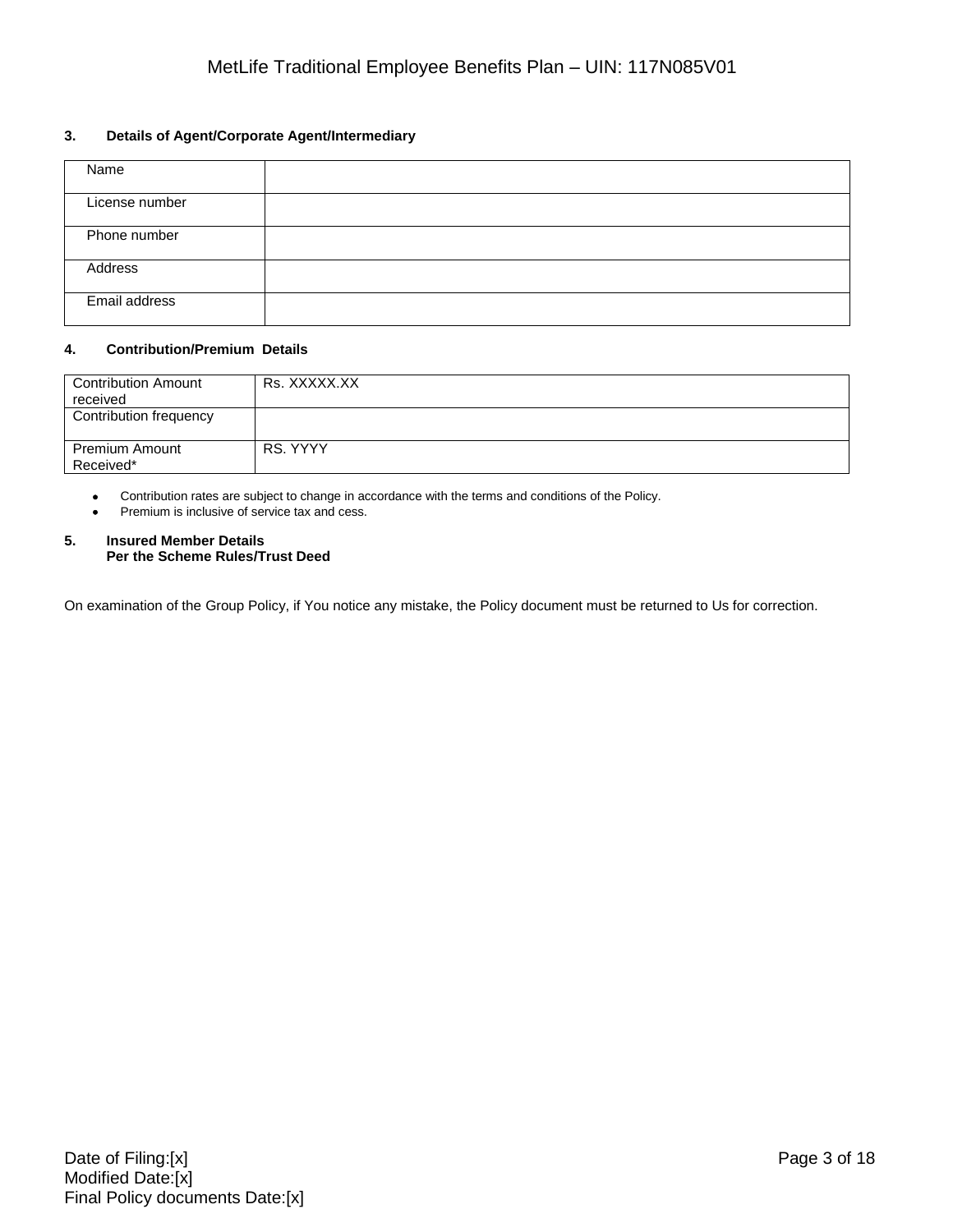# **Part B**

## **DEFINITIONS APPLICABLE TO YOUR POLICY**

The words or terms below that appear in this **Policy** in initial capitals and **bold** type will have the specific meaning given to them below. These defined words or terms will, where appropriate to the context, be read so that the singular includes the plural, and the masculine includes the feminine.

- **1. Age** means the age as of last birthday.
- **2. Annual Renewal Date** means the date on which the **Group Policy** is due for renewal as stated in the **Group Policy Schedule**.
- **3. Bulk Exit shall** means such exit as defined in the Scheme rules where the total amount on exit due to any event (other than death), in a given Policy year , including the current amount on exit exceeds 25% of the total **Fund Value** at the beginning of the respective **Financial Year**.
- **4. Contribution** means the amount as determined through actuarial valuation and is payable by the Policyholder to Us by the Annual renewal date.
- **5. Effective Date of Coverage** means the date of commencement of risk under this **Group Policy** in accordance with the **Scheme Rules**.
- **6. Effective Date of Group Policy** means the date on which the **Group Policy** comes into effect and is as specified in the **Group Policy Schedule**.
- **7. Eligible Member** means a person who meets and continues to meet all the eligibility criteria specified in the **Scheme Rules/Trust Deed**.
- **8. Employer** means the person or entity named in the **Group Policy Schedule**.
- **9. Financial Year** means the financial year followed by **Us**.
- **10. Fund** means the summary of all **Contributions** received during a **Financial Year** and adjusted for any payout made from this **Fund** subsequently and interest credited from time to time. Each tranche of **Contribution** received during each quarter of the **Financial Year** will be tracked separately within the **Fund** for the purpose of crediting interest to the **Fund**.
- **11. Fund Value** means the amount standing to the credit of each **Fund**. Such amount is the sum of all **Contributions** received during a **Financial Year** along with credited interest, if any and adjusted for any payouts made till date, if any from that particular year's **Contributions**.
- **12. Group Policy** means this document, the **Group Policy Schedule**, the **Application** and any annexures or tables attached to the **Group Policy** or the **Group Policy Schedule**.
- **13. Group Policy Schedule** means the policy schedule set out above that **We** have issued, along with any annexures, tables and/or endorsements, attached to it from time to time.
- **14. IRDA of India** means the Insurance Regulatory and Development Authority of India.
- **15. Insured Member** means an **Eligible Member** who is an employee of the **Employer**.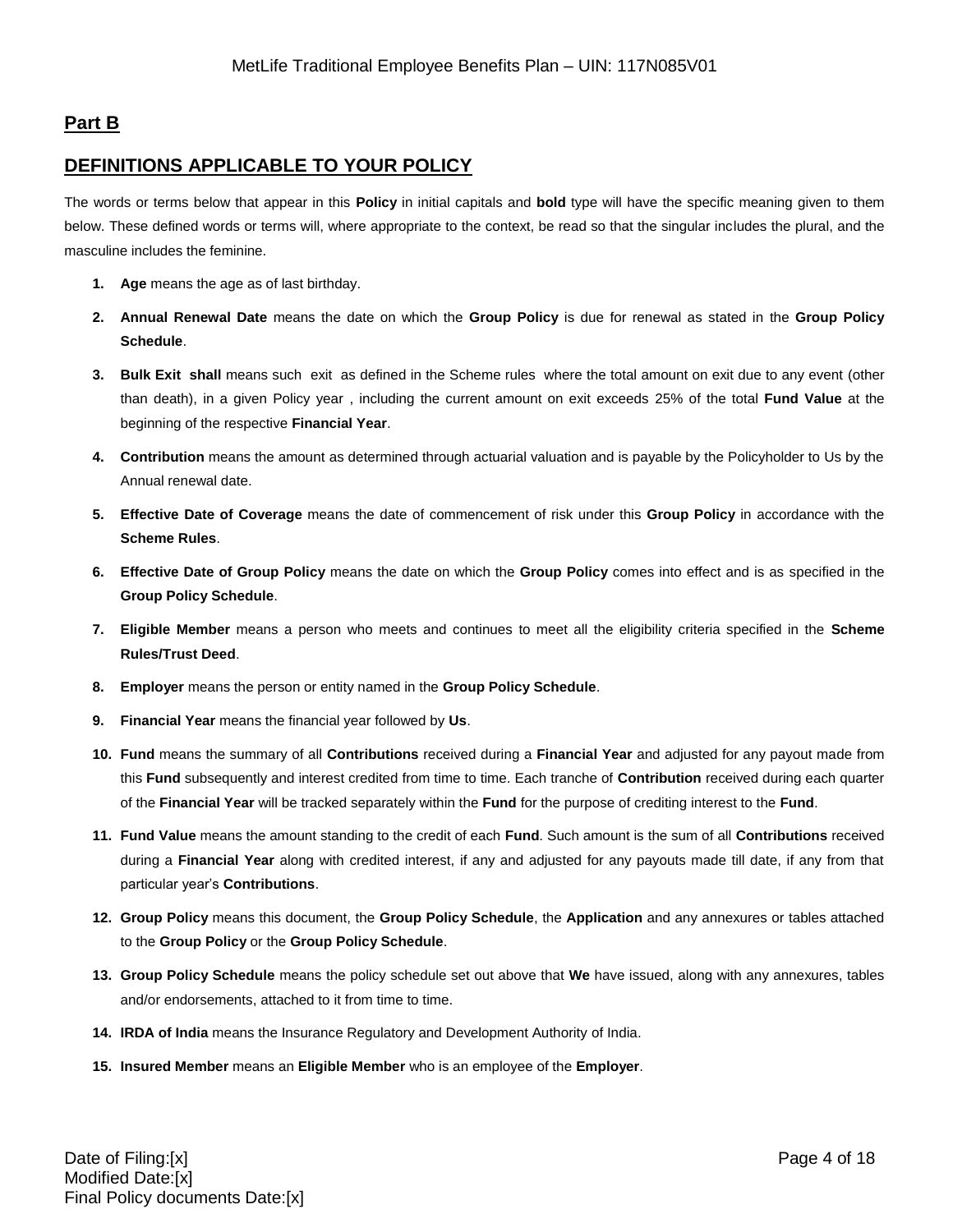## **Part B**

- **16. Market Value Adjustment** shall mean the ratio, at any point of time, of the unrealized loss in the market value of the underlying assets to the value of the underlying assets valued according to the IRDA of India (Preparation of Financial Statement) Regulation 2000 as applicable to the non- linked funds.
- **17. Nominee** means the person last nominated by an **Insured Member** (as recorded by **You** and informed by **You** to **Us**) to receive the benefits under this **Group Policy** in the event of the **Insured Member's** death while being covered under this **Group Policy**..
- **18. Policy Account** means the single account maintained by the Company under this Policy to manage the investment of all the Members on pooled basis
- **19. Premium** means the payment of one of the regular periodic payments that **You** pay or agree to pay to **Us** for effecting or continuing the coverage under this **Group Policy** as stated in the **Group Policy Schedule**
- **20. Rider** means the rider terms and conditions that are attached to and form a part of the **Group Policy**. The **Group Policy Schedule** will specify if any **Riders** are available and in force under the **Group Policy**.
- **21. Scheme** means the **Employer's** Gratuity or Leave Encashment Scheme which is to be administered under this **Group Policy** and is set out in the **Group Policy Schedule**.
- **22. Scheme Rules** means the **Employer's** Gratuity or Leave Encashment Scheme Rules which are filed with **Us** before the **Effective Date of the Group Policy** or as amended from time to time.
- **23. Sum Assured** means the amount that **We** promise to pay upon the death of an **Insured Member** covered under this **Group Policy**.
- **24. Trust Deed** means the deed governing the **Employer's** Trust which is established to administer the **Scheme**.
- **25. We**, **Us** or **Our** means PNB MetLife India Insurance Company Limited.

**You** or **Your** means the **Group Policyholder** named in the **Group Policy Schedule**.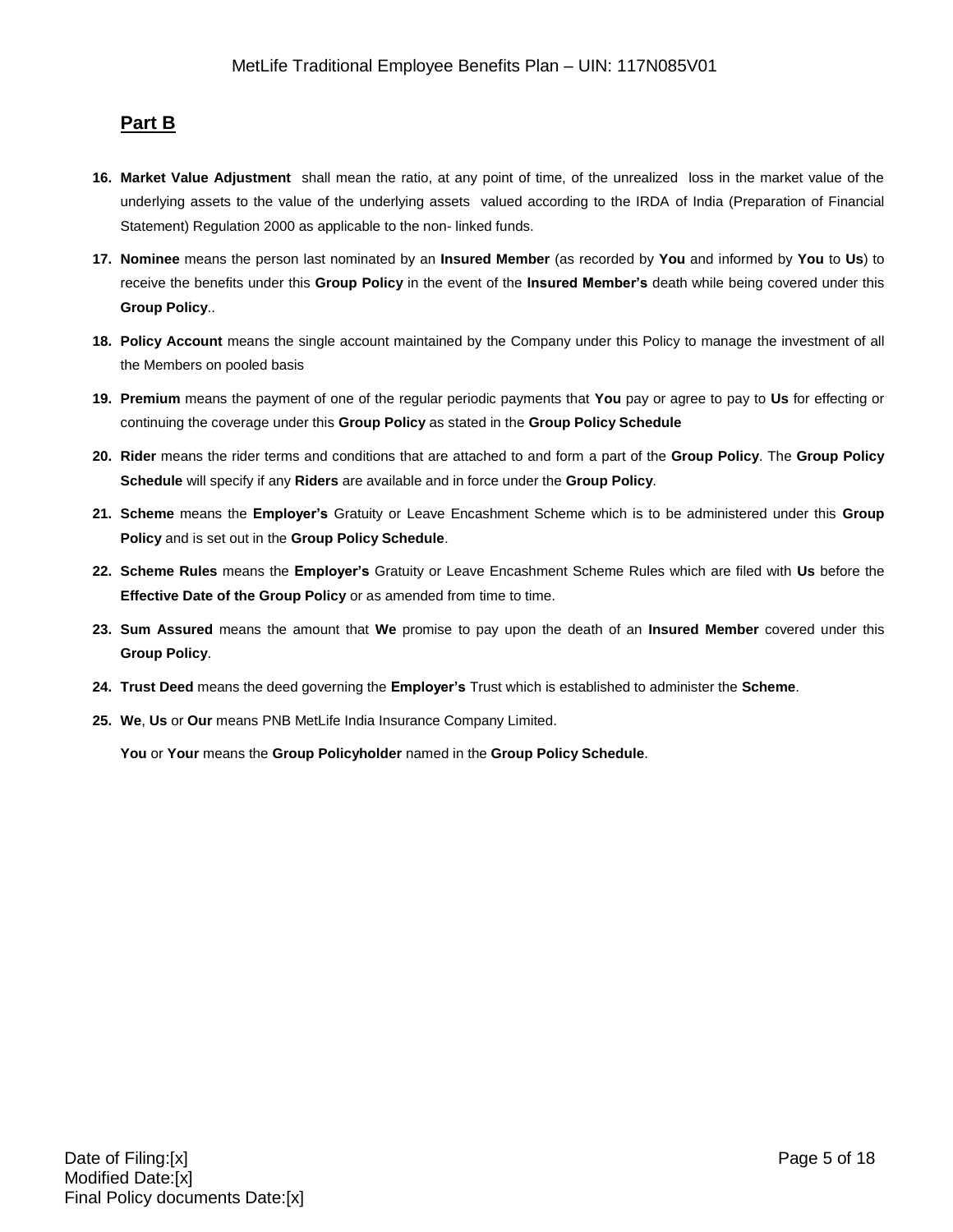# **Part C**

# **POLICY FEATURES, BENEFITS & CONTRIBUTION PAYMENT CONDITIONS**

## **1. Policy Features**

- 1.1. MetLife Traditional Employee Benefits Plan is a fund based, group non-linked variable insurance product which offers a comprehensive solution for employers to outsource the administration of their Leave Encashment & Gratuity fund to **Us**. Interest on this **Fund** will be credited by **Us** on a regular basis in the manner described below.
- 1.2. The **Contributions** received will be placed into a single **Fund** and the further **Contribution** received in each quarter of the **Financial Year** will be tracked separately through **Our** in-house mechanism.

## 1.3. **Crediting Interest to the Fund**:

- (a) The interest rate applicable for a quarter would be declared (as a rate p.a) by **Us** at the beginning of each quarter in each **Financial Year** depending on the prevailing yields provided that the interest rate declared by **Us** will not be less than the minimum guaranteed floor interest rate of 2%pa or such minimum guaranteed interest rate which is specified by the **IRDA of India** from time to time. Once an interest rate has been declared, that rate will remain valid for the quarter of the **Financial Year** in which it has been declared and will apply to the **Fund Value** as well as the **Contributions** received in that quarter which are placed in the **Fund**.
- (b) The invested assets will be earmarked separately and the policy account value of the **Group Policy** will be disclosed by **Us** on daily basis on **Our** website under an assigned identification number "SAIN".
- (c) Non-zero positive additional interest rate will be credited at the end of each quarter of the **Financial Year**. The additional interest rate would be the last weighted interest declared by Our Investment Team less the floor interest rate less 40 basis points as Fund Management Charges. Details of charges are set out separately in Part D.

## **Illustrative Description**:

The **Fund** at the beginning of the quarter of the **Financial Year** is W1. The yield on W1 is m%.

The new money expected in the quarter of the **Financial Year** under consideration is say W2. The expected yield provided by **Our** investment department would be n%.

The weighted interest rate expected would be  $w$ % =  $(W1*mv4+W2*nv6) / (W1+W2)$ 

The weighted interest w% will further be adjusted by deducting the guaranteed floor rate (i.e.2%p.a) and 0.40% (Charges) and used in the following formula. x%, y% and z% defined below represent similar adjusted weighted interest rate for the subsequent quarters.

Then, the amount available at the end of 1st quarter of the **Financial Year** shall be Q1= P1\*(1+a/4)\*(1+w/4)

At the end of second quarter  $Q2 = (Q1 + P2)^*(1+a/4)^*(1+x/4)$ 

At the end of third quarter  $Q3 = (Q2 + P3)*(1+a/4)*(1+y/4)$ 

At the end of fourth quarter (i.e. at the end of one year term)  $Q4 = (Q3 + P4)^*(1+a/4)^*(1+z/4)$ .

If **Contributions** are received during the quarter of the **Financial Year**, the interest credit will be on pro-rata basis for that quarter. The formula then becomes Qi =  $Q(i-1)$  \*  $(1+a/4)*(1+x/4) + Pi$  \*  $(1+t/90*a/4)$  \* (1+t/90\*x/4) where t = number of days from date of receipt to the end of that quarter of the **Financial Year** and w, x, y and z are adjusted for the floor rate and Fund Management Charges as explained above.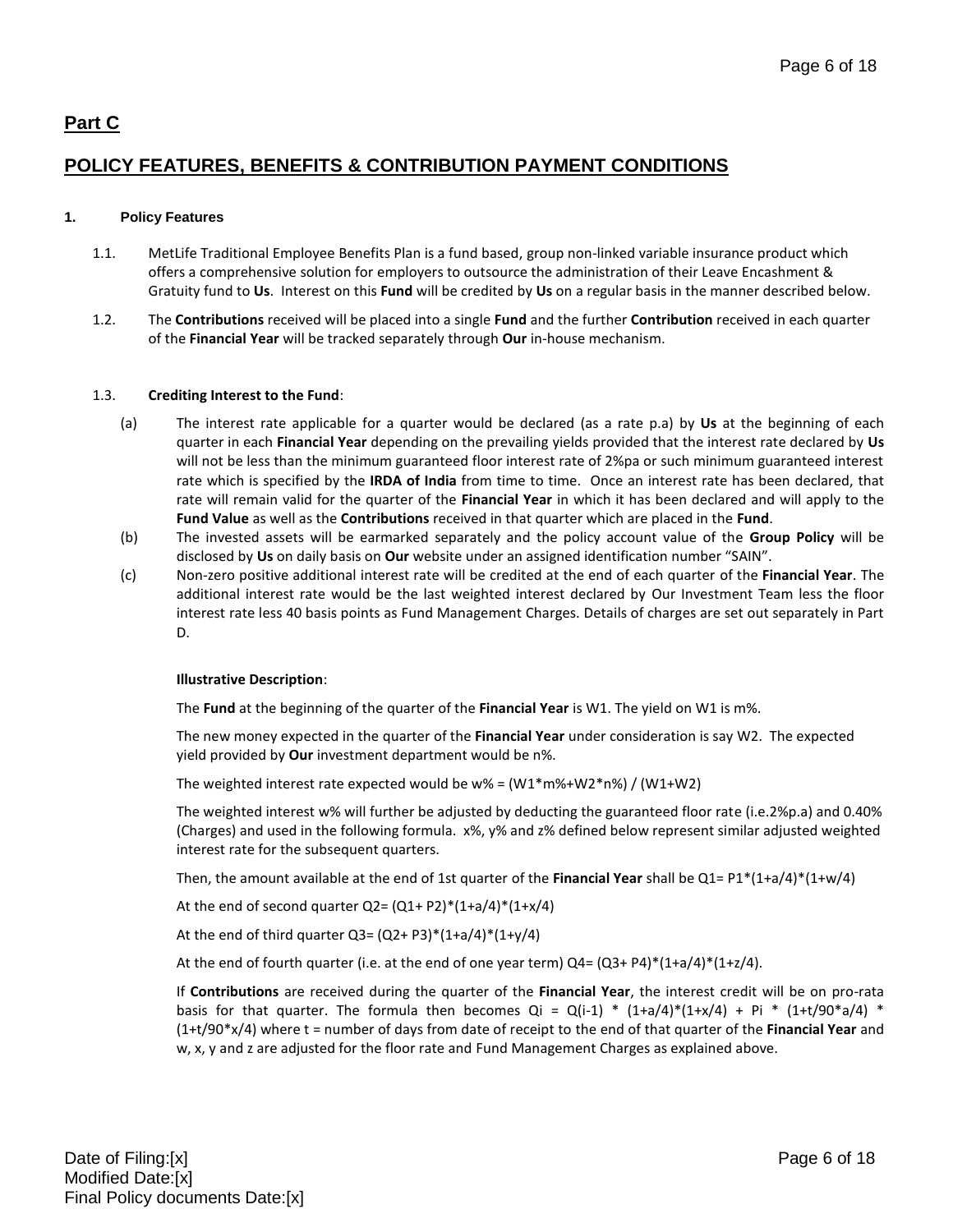## **Part C**

(d) Non-zero positive residual additions, if any, at the end of the **Financial Year**, shall be credited to the **Policy Account** determined as:

Gross Investment Yield earned in the shadow account at the end of each **Policy Year** less

Actual yield earned in the **Policy Account** value, at the end of each **Policy Year** less

Yield referred in the reduction in yield at that duration as stipulated in Regulation 37 of IRDA of India (Linked Insurance Products) Regulations, 2013

For this purpose, the yield earned on each of the **Policy Account** shall be calculated using the money weighted rate of return method at the end of each **Policy Year**.

## **2. Policy Benefits**:

2.1. If an **Insured Member** ceases to be an **Insured Member** of the **Scheme** for any one of the reasons specified in the **Scheme Rules/Trust Deed**, the accrued benefit amount specified/calculated in accordance with the **Scheme Rules/Trust Deed** will be payable by **Us** to **You**, provided that the **Fund Value** on the date that the payment becomes due is sufficient for the payment to be made. If the **Fund Value** is not sufficient to pay the accrued benefit amount, **You** shall bear the shortfall entirely. If the accrued benefit amounts payable in any **Policy Year** before completing three full policy years from the date of commencement of the scheme exceeds 25% of the total **Fund Value (Bulk Exits)** at the beginning of that **Financial Year**, then the amount in excess of 25% of the total **Fund Value** will be subject to the application of **Market Value Adjustments**.

## 2.2. **Market Value Adjustment (MVA)**

If the Bulk exit qualifies for MVA, the Market Value Adjustment will be calculated as given below:

- i) The market value of the underlying asset will be ascertained on the date of calculation
- ii) The difference between the Policy Account Value and the market value will be calculated.
- iii) If the above difference is positive than the Market Value Adjustment  $= 1$ -(the difference in sub section (ii) above/Policy Account Value), else the Market Value Adjustment shall be zero.
- 2.3 If an **Insured Member** ceases to be an **Insured Member** of the **Scheme** due to his/her death, the accrued benefit amount specified in the **Scheme Rules/Trust Deed** will be payable by **Us** to the **Nominee**, provided that the **Fund Value**  on the date that the payment becomes due is sufficient for the payment to be made. If the **Fund Value** is not sufficient to pay the accrued benefit amount, **You** shall bear the shortfall entirely.

In addition to the accrued benefit amount the risk cover benefit of Rs.1000 will be payable by **Us** to the **Nominee** as death benefit.

**2.4. We** will provide an annual statement of the **Policy Account** containing details of the **Contributions** made, the Policy Benefits paid out, interest credited to the **Fund** and to **Fund Value**, to **You** free of charge.

In registering a nomination, **We** do not accept any responsibility or express any opinion as to its validity or legality.

## **3. Contribution Payment Conditions**

- **3.1. You** shall determine the amount of **Contribution** payable as at the **Effective Date of the Group Policy** and at each subsequent **Annual Renewal Date** on the basis of an independent actuarial valuation certificate as per AS15 (revised).
- **3.2. You** shall pay all **Contributions** in respect of all **Insured Members** in full and at the regular intervals specified in the **Group Policy Schedule** and, in respect of **Insured Members** added to the **Group Policy** after the last due **Contribution**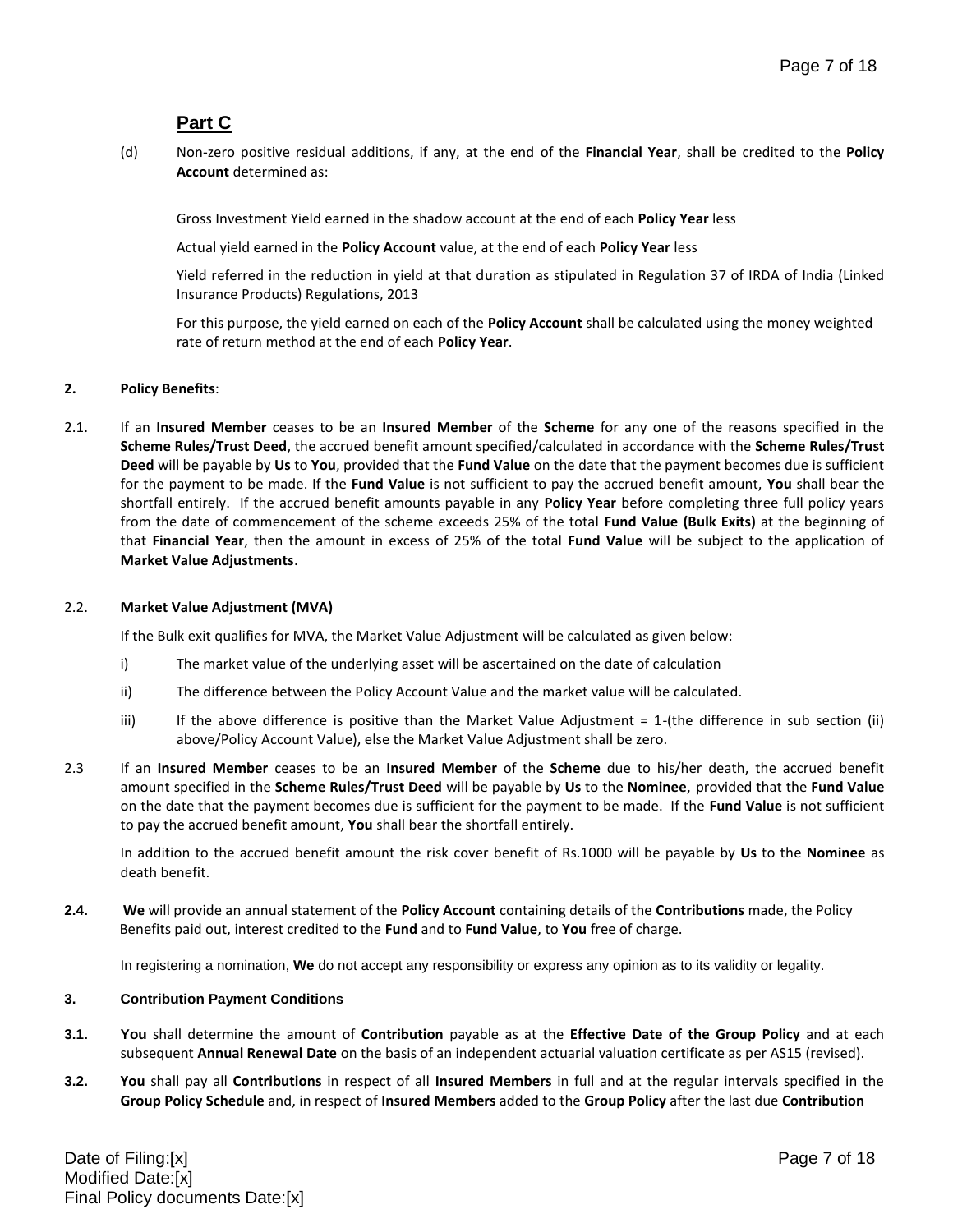# **Part C**

has been received, **Contribution** for such **Insured Members** shall be paid along with the addition of the **Insured Member** under the **Group Policy**.

**3.**3 We shall not accept **Contributions** from anyone other than **You**. The **Contribution** toward the **Fund** is payable in any mode and any installment. All amounts payable to **Us** shall be in Indian Rupees and payable at **Our** Head Office, regional office or any other designated office.

## **4. Surrender**

- 4.1. No partial surrender of the **Group Policy** shall be allowed.
- 4.2. If the **Group Policy** is completely withdrawn before completion of three full policy years from the Date of Commencement, **We** will pay a Surrender Value which is equal to the **Fund Value** after deducting the Surrender Charge calculated in accordance with Part E and the **Market Value Adjustment**.
- 4.3. If the **Group Policy** is surrendered after the commencement of the 4 th **Policy Year**, **We** will pay a Surrender Value which is equal to the **Fund Value**.
- 4.4. In exceptional circumstances, **We** may defer the surrender of the **Group Policy** for a period not exceeding six months from the date of application, subject to prior approval from **IRDA of India**. Exceptional circumstances are:
	- a) When, as a result of political, economic, monetary or any circumstances that are out of **Our** control, the disposal of high volume of investments is not reasonable or reasonably not practicable without being detrimental to the remaining group policyholders who have invested in the Fund.
	- b) During periods of extreme volatility of markets, when surrenders would, in **Our** opinion, be detrimental to the interest of the existing group policyholders.
	- c) In case of natural calamities, strikes, war, civil unrest, riots and bandhs.
	- d) In the event of any force majeure or disaster that affects **Our** normal functioning;

## **5. Scheme Renewal**

5.1 The Scheme shall be automatically renewed on every single Policy Anniversary. There are no prescribed timelines for the payment of contributions and the Scheme will continue as long as there is adequate Fund to recover charges and settle Policy claims.

We will intimate, 30 days in advance, in case the Fund Value does not have sufficient Funds. In case the Group Policyholder fails to pay the sufficient Contribution as advised by the independent actuary and if the balance available in the Fund turns out to be zero due to settlement of benefits upon exit of Members from the Scheme the Scheme will be terminated.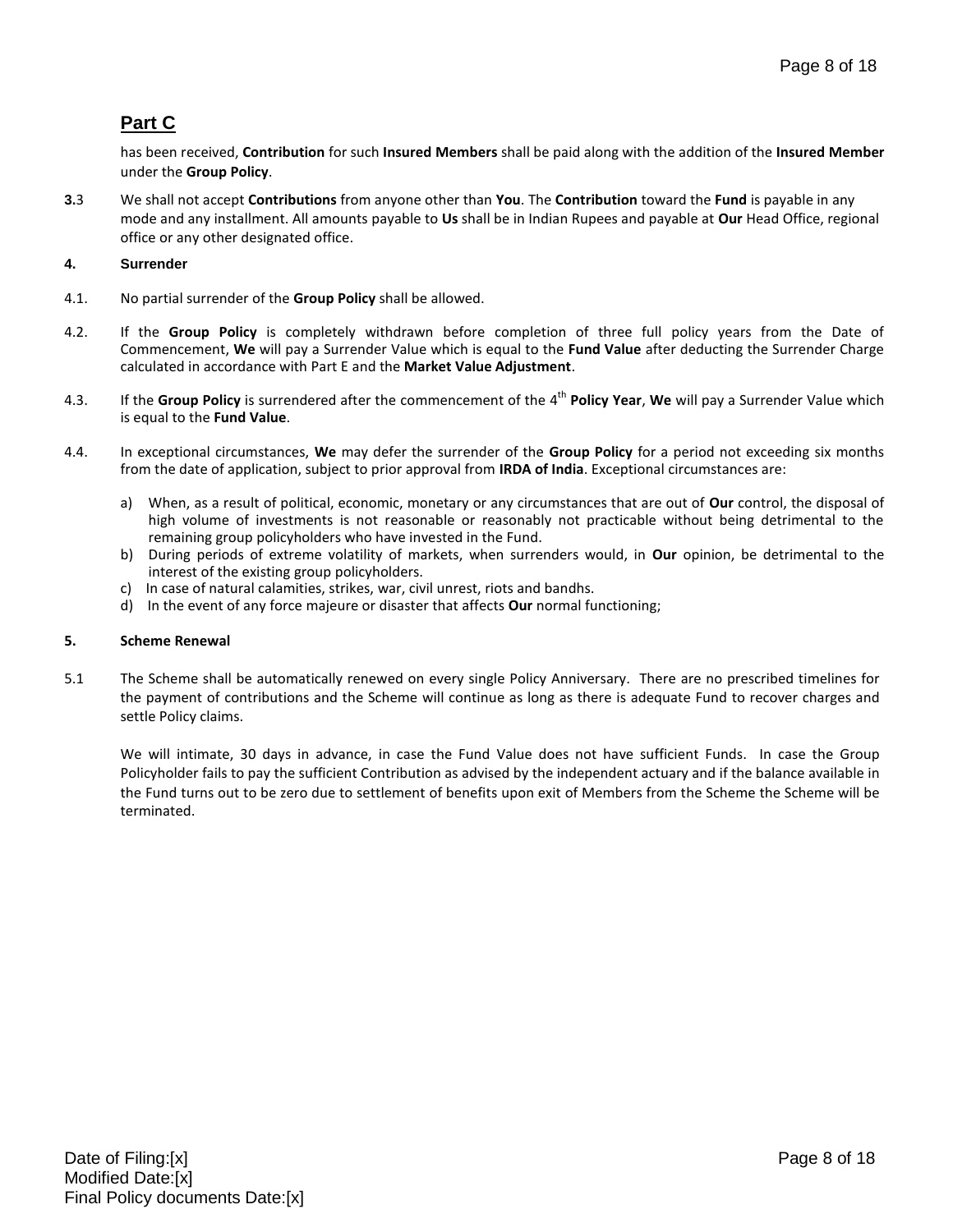# **Part D GROUP POLICY SERVICING CONDITIONS**

**You are requested to refer to the Policy Servicing Conditions described below before making a request for Policy servicing to Us.**

### **1. Free Look Period**

1.1. **You** have a period of 15 days from the date of receipt of the **Group Policy** to review the terms and conditions of this **Group Policy**. If **You** have any objections to the terms and conditions, **You** may cancel the **Group Policy** by giving written notice to **Us** stating its reasons for objection and **You** will be entitled to a refund of the **Contribution(s)** and **Mortality Charges** received subject to a deduction of stamp duty charges and proportionate charges for the period on cover. All rights under this **Group Policy** shall immediately stand extinguished at the cancellation of the **Group Policy**.

#### **2. Group Policy Renewal**

- 2.1. This **Group Policy** shall be renewed on mutually agreed terms, on the **Annual Renewal Date**.
- 2.2. If **You** decide to renew the **Group Policy** with **Us**, **You** shall communicate the decision to **Us** in writing before the **Annual Renewal Date** and **You** shall make the payment towards applicable renewal **Contribution** on the **Annual Renewal Date**.

#### **3. New Members Addition**

After the **Effective Date of the Group Policy** or the **Annual Renewal Date**, an **Eligible Member** shall become an **Insured Member** in accordance with the terms of the **Trust Deed/Scheme Rules**

#### **4. Non-assignment of Benefits**

The benefits payable hereunder are strictly personal and cannot be assigned, charged or alienated in any way by **You**, the **Employer**, the **Insured Members** or the **Nominees** or any other persons.

## **5. Loan**

Loans are not available under this **Group Policy**.

## **6. Claims Procedure**

- 6.1. **You** shall give **Us** written notice of the event giving rise to a claim within 30 of the event along with all the following information and documentation and any other information or documentation that **We** may request:
	- a) **Our** claim form duly completed;
	- b) The **Employer's** certification of the accrued benefit amount payable in respect of the **Insured Member** in accordance with the **Scheme Rules/Trust Deed**;
	- c) Evidence of **Age** of the **Insured Member**;
	- d) Duly completed **Employer's** declaration form signed by the **Employer** or a trustee named in the **Trust Deed**;
	- e) The official death certificate issued by a competent governmental authority (for death claims only).
	- f) Any additional document(s) as required by **Us**.

Date of Filing:[x] Page 9 of 18 Modified Date:[x] Final Policy documents Date:[x]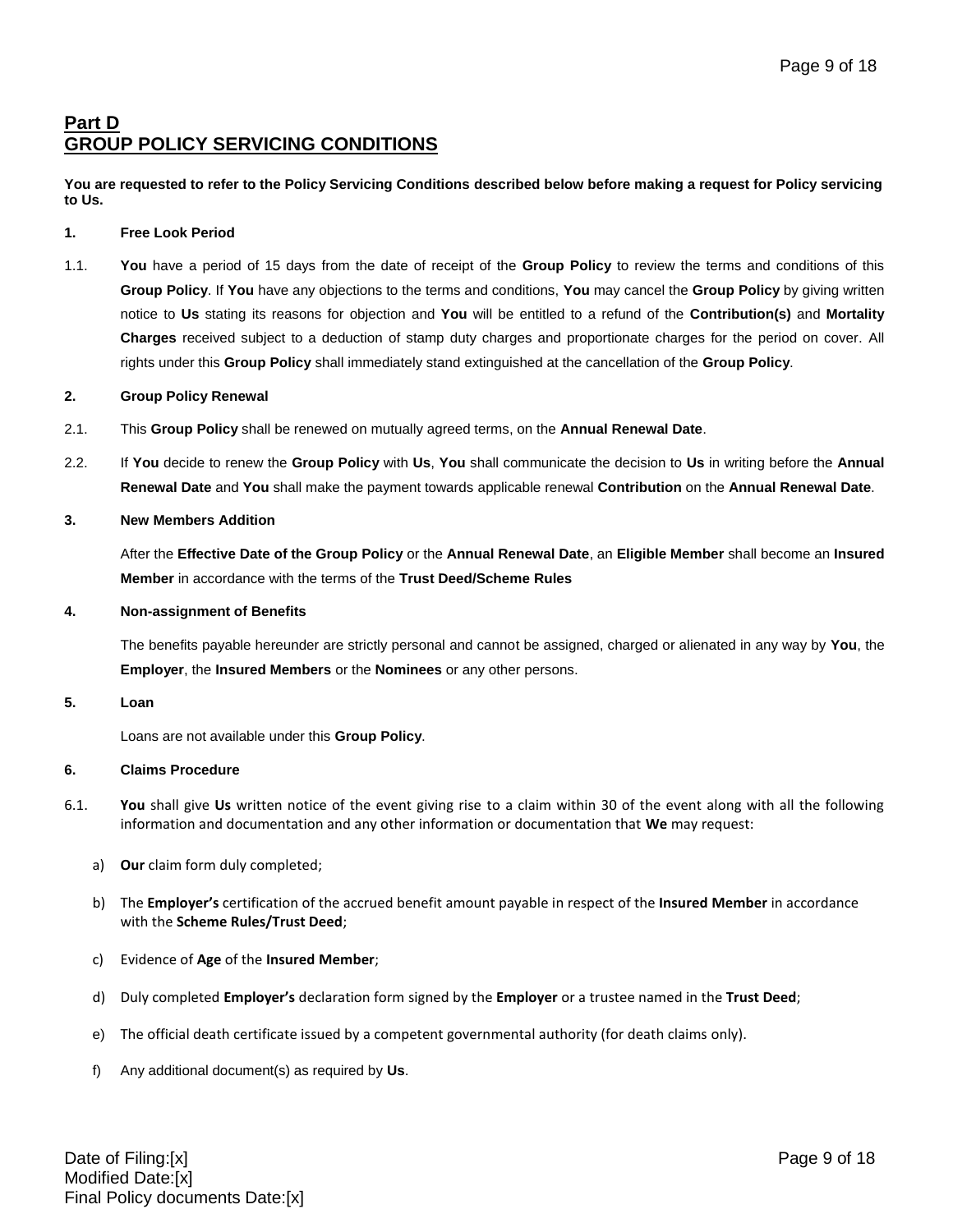# **Part D**

In the event of delay in intimation of a claim to Us, due to reasons beyond Your/claimant's control, We may condone such delay on merits.

## **7. Provision of Information**

**You** shall furnish **Us** with all particulars relevant to the **Group Policy** and to the operation of this **Group Policy** and the particulars so furnished may be accepted by **Us** as conclusive. **You** shall also furnish the relevant particulars to **Us** upon an **Insured Member** or a **Nominee** becoming entitled to receive the benefits under the **Group Policy**, and **We** shall pay the appropriate benefits. Proof of existence and identity of the **Insured Member** or the **Nominee**, as the case may be shall be furnished to **Us** before the payment of benefit is made.

## **8. Termination of the Group Policy**

- 8.1. The **Group Policy** shall be terminated on the earlier of the following:
	- a) The date of surrender of the **Group Policy**;
	- b) The **Fund Value** becoming zero due to settlement of Policy Benefits upon the exit of **Insured Members** from the **Scheme**.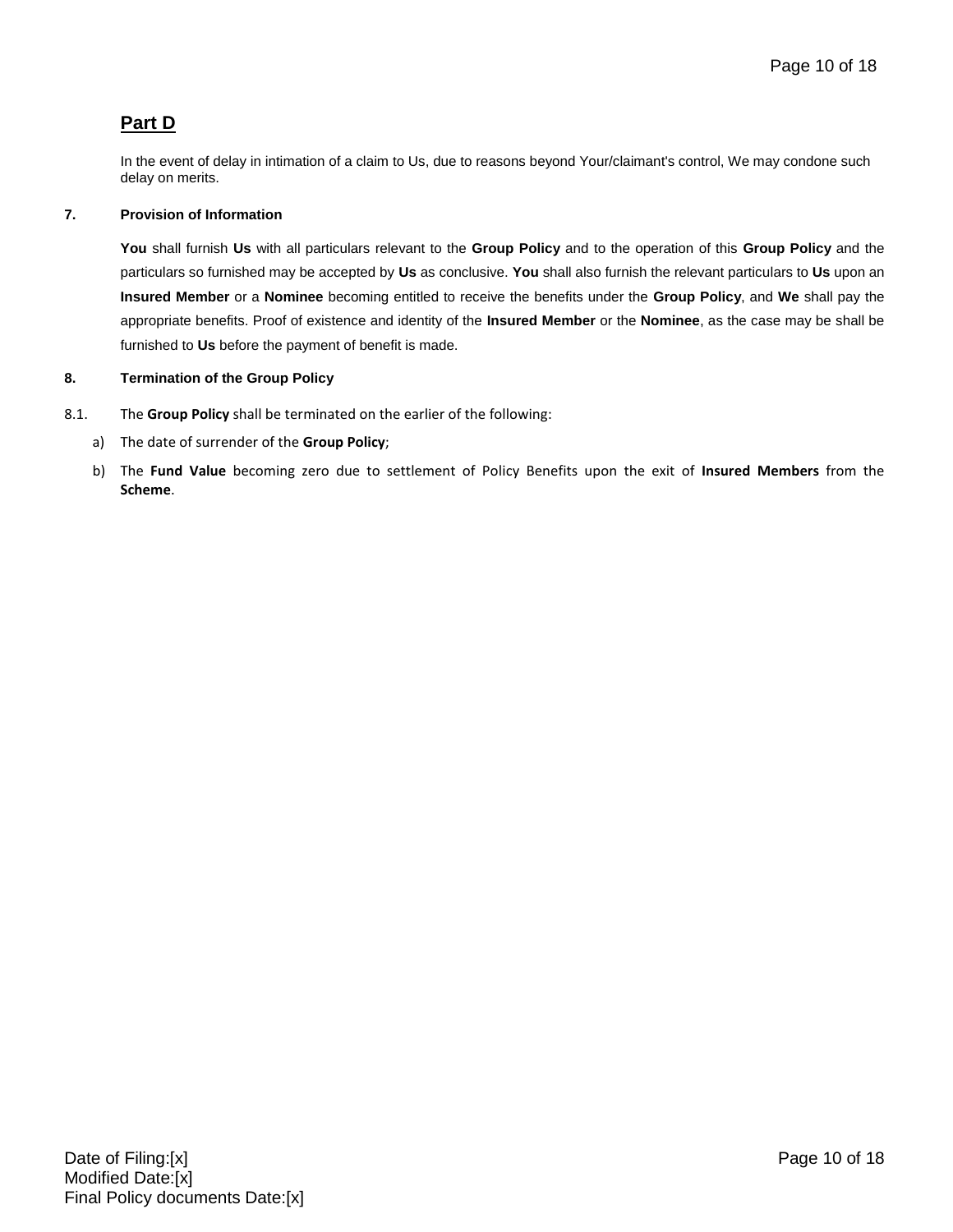# **Part E**

## **POLICY CHARGES**

## 1. **Mortality Charge:**

In addition to the **Contribution** payable under this **Group Policy**, a Mortality Charge of Rs. 1.35 per annum per **Insured Member** would be charged on an annual basis

## 2. **Fund Management Charge:**

A Fund Management Charge equivalent to 0.40% p.a would be levied. This charge would be adjusted in the expected investment yield before declaration of quarterly rate of interest.

## 3. **Surrender Request:**

In case of complete withdrawal, a Surrender Charge of 0.05% of the **Fund Value** subject to maximum of Rs. 5 lakhs would be levied if the Group Policy is surrendered before the commencement of the 4<sup>th</sup> Policy Year. There is no surrender charge after the third renewal of the **Group Policy**.

## 4. **Notices:**

Any notice, request direction or instructions given to Us, under this Group Policy, shall be in writing and delivered by hand, post, facsimile or from registered electronic mail ID to:

> PNB MetLife India Insurance Company Ltd., 'Brigade Seshamahal', 5 Vani Vilas Road, Basvangudi, Bangalore – 560 004, India. Toll Free Help line: 1-800-425-6969 (8am –8pm) Phone: +91 80 2650 2244 / Fax +91 80 41506969 Email: indiaservice@pnbmetlife.co.in / Web[: www.pnbmetlife.co.in](http://www.pnbmetlife.co.in/)

Similarly, any notice, direction or instruction to be given by Us, under the Group Policy shall be in writing and delivered by hand, post, courier, facsimile or registered electronic mail ID to the updated address in the records of the Company.

**You** are requested to communicate any change in address, immediately, to enable us to serve you promptly.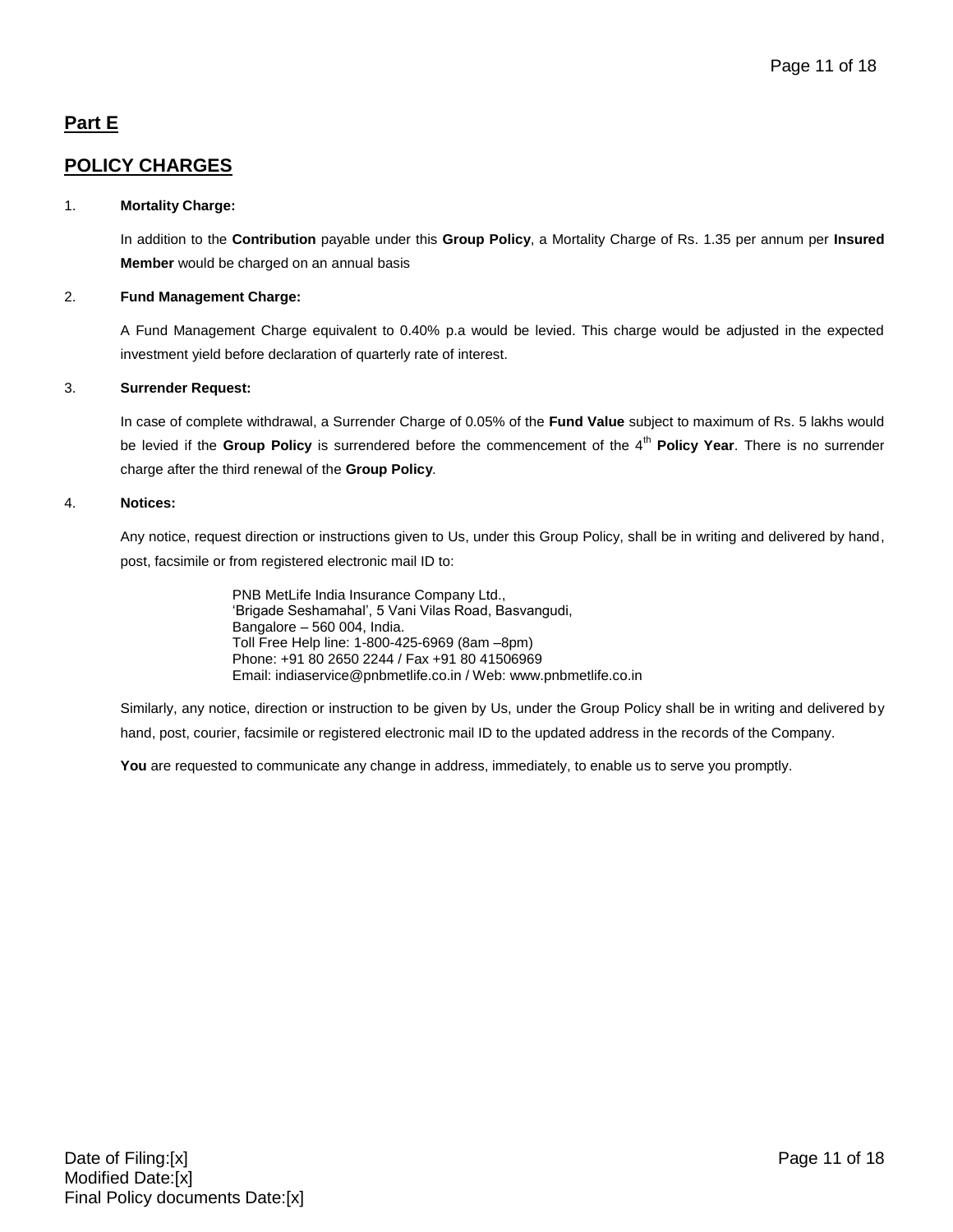## GENERAL TERMS & CONDITIONS **Part - F**

**The following general terms and conditions are applicable to Your Group Policy.**

#### **1. Modifications to the Group Policy**

**We** may change these terms and conditions or the benefits conferred by this **Group Policy** if there is a change in law, legislation or taxation affecting **Us** or the **Group Policy**, or if there is a change in circumstances which makes it impossible or impracticable for **Us** to follow these terms and conditions. Changes will be made with the prior approval of the **IRDA of India**. **We** will send **You** notice of any changes to these terms and conditions or benefits within 3 months from the date of effecting the change with the prior approval of the **IRDA of India**. If **You** do not agree with the change and do not give **Us** written notice of **Your** disagreement within three months of **Our** notice of the change, **You** shall be deemed to have accepted the change. If **We** receive notice of **Your** objection within three months of the **Our** notice of the change, **You** may surrender the **Group Policy**.

#### **2. Taxation**

Any tax benefits under the **Group Policy** shall be in accordance with the prevailing laws relating to taxation in India and any amendments thereto from time to time. **We** reserve the right to deduct charge or recover taxes or applicable duties in accordance with applicable law from any payments received or made under or in relation to the **Group Policy**. Tax benefits are subject to change.

#### **3. Governing laws and jurisdiction**

The terms and conditions of the **Group Policy** shall be governed by and be interpreted in accordance with Indian law and all disputes and differences arising under or in relation to the **Group Policy** shall be subject to the sole and exclusive jurisdiction of the Indian courts.

#### **4. Section 45 of the Insurance Act 1938**

- 1. No policy of life insurance shall be called in question on any ground whatsoever after the expiry of three years from the date of the policy i.e. from the date of issuance of the policy or the date of commencement of risk or the date of revival of the policy or the date of the rider to the policy, which ever is later.
- 2. A policy of life insurance may be called in question at any time within three years from the date of issuance of the policy or the date of commencement of risk or the date of revival of the policy or the date of the rider to the policy, whichever is later, on the ground of fraud; provided that the insurer shall have to communicate in writing to the insured or the legal representatives or nominees or assignees of the insured, the grounds and materials on which such decision is based. For the purposes of this sub-section, the expression 'fraud' means any of the following acts committed by the insured or by his agent, with the intent to deceive the insurer or to induce the insurer to issue a life insurance policy:
	- a. the suggestion, as a fact of that which is not true and which the insured does not believe to be true;
	- b. The active concealment of a fact by the insured having knowledge or belief of the fact;
	- c. Any other act fitted to deceive; and
	- d. Any such act or omission as the law specifically declares to be fraudulent.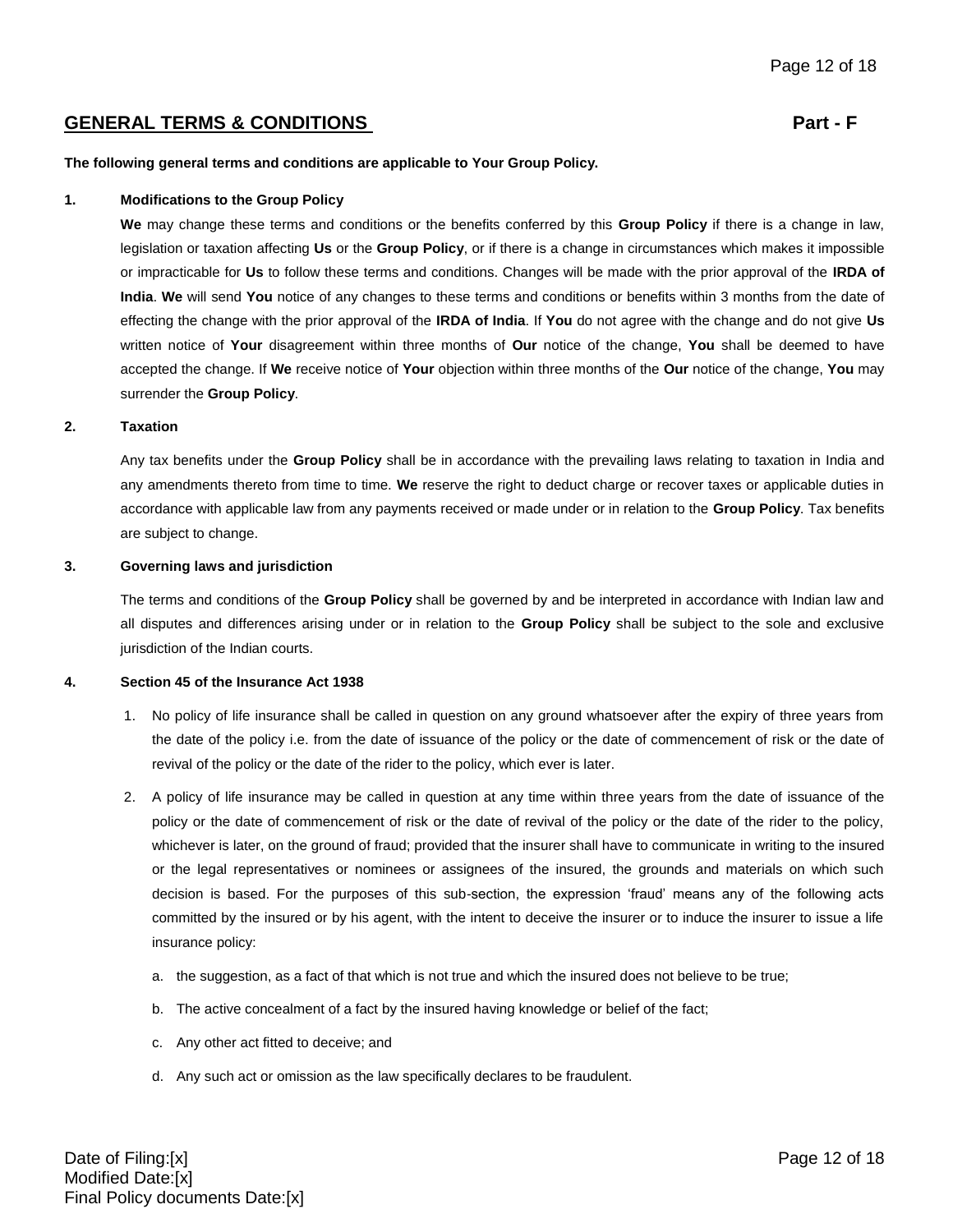Mere silence as to facts likely to affect the assessment of risk by the insurer is not fraud, unless the circumstances of the case are such that regard being had to them, it is the duty of the insured or his agent, keeping silence to speak, or unless his silence is, in itself, equivalent to speak.

- 3. Notwithstanding anything contained in sub section 2, no insurer shall repudiate a life insurance policy on the ground of fraud if the insured can prove that the misstatement of or suppression of a material fact was true to the best of his knowledge and belief or that there was no deliberate intention to suppress the fact or that such mis-statement of or suppression of a material fact are within the knowledge of the insurer; provided that in case of fraud, the onus of disproving lies upon the beneficiaries, in case the policyholder is not alive. A person who solicits and negotiates a contract of insurance shall be deemed for the purpose of the formation of the contract, to be the agent of the insurer.
- 4. A policy of life insurance may be called in question at any time within three years from the date of issuance of the policy or the date of commencement of risk or the date of revival of the policy or the date of the rider to the policy, whichever is later, on the ground that any statement of or suppression of a fact material to the expectancy of the life of the insured was incorrectly made in the proposal or other document on the basis of which the policy was issued or revived or rider issued; provided that the insurer shall have to communicate in writing to the insured or the legal representatives or nominees or assignees of the insured the grounds and materials on which such decision to repudiate the policy of life insurance is based. In case of repudiation of the policy on the ground of misstatement or suppression of a material fact, and not on ground of fraud, the premiums collected on the policy till date of repudiation shall be paid to the insured or the legal representatives or nominees or assignees of the insured within a period of ninety days from the date of such repudiation. The mis-statement of or suppression of fact shall not be considered material unless it has a direct bearing on the risk undertaken by the insurer, the onus is on the insurer to show that had the insurer been aware of the said fact, no life insurance policy would have been issued to the insured.

Nothing in this section shall prevent the insurer from calling for proof of age at any time if he is entitled to do so, and no policy shall be deemed to be called in question merely because the terms of the policy are adjusted on subsequent proof that the age of the life insured was incorrectly stated in the proposal.

#### **5. Disclosure**

This **Group Policy** has been issued on **Your** and the **Insured Member's** (wherever applicable) representations that **You** and the **Insured Member** have made full and accurate disclosures of all material facts and circumstances and have not misrepresented or suppressed any material facts or circumstances. If it comes to **Our** knowledge that **You** or the **Insured Member** has misrepresented or suppressed any material facts and circumstances **We** shall reserve the right at **Our** sole discretion to take such action, as it deems appropriate including the cancellation of the **Group Policy** or the cancellation of the risk cover in the case of an **Insured Member's** misrepresentation.

#### **6. Fraud**

In case of Fraud / Misrepresentation by the Group Policyholder, the Group Policy will be cancelled immediately by refunding the policy account value subject to fraud or misrepresentation being proved as per Section 45 of the Insurance Act, 1938

In case of Fraud / Misrepresentation by the Group Member, his / her name will be deleted immediately by refunding the amount in his / her policy account subject to fraud or misrepresentation being proved as per Section 45 of the Insurance Act, 1938

Date of Filing:[x] Page 13 of 18 Modified Date:[x] Final Policy documents Date:[x]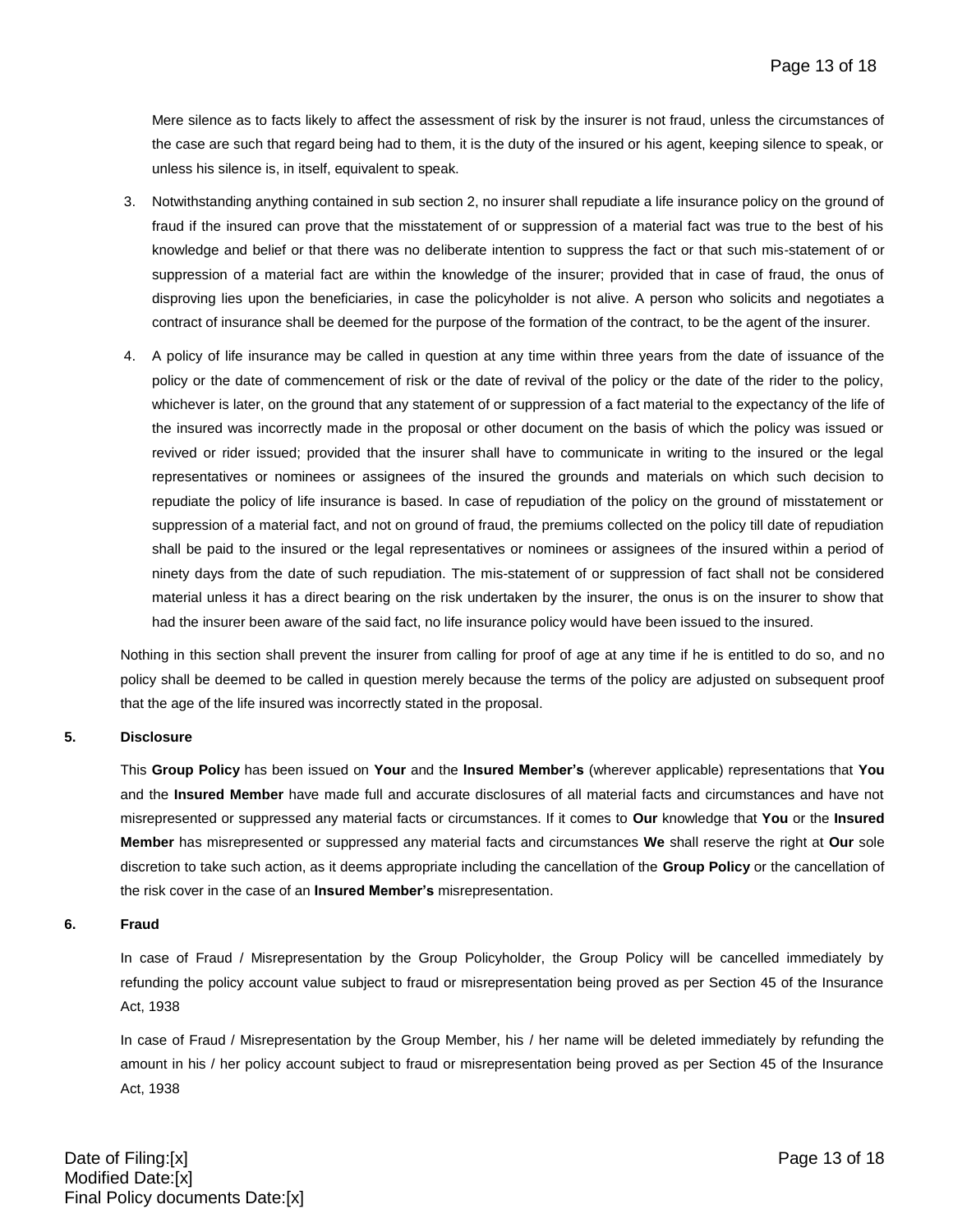#### **7. Address for communications**

All notices and communications with respect to this **Group Policy** shall be sent to **Us** at following address:

PNB MetLife India Insurance Company Limited

Registered Office: 'Brigade Seshamahal'

5-Vani Vilas Road,

Basavanagudi, Bangalore – 560 004

#### **8. Loss of the Group Policy document**

If the **Group Policy** is lost or destroyed, **You** may make a written request for a duplicate **Group Policy** which **We** will issue duly endorsed to show that it is in place of the original document, provided that **We** receive the fee prescribed by **Us** for issuing the duplicate policy document. Upon the issue of a duplicate policy document, the original shall cease to have any legal force or effect. **You** agree that **You** shall indemnify and hold **Us** free and harmless from and against any claims or demands that may arise under or in relation to the original policy document.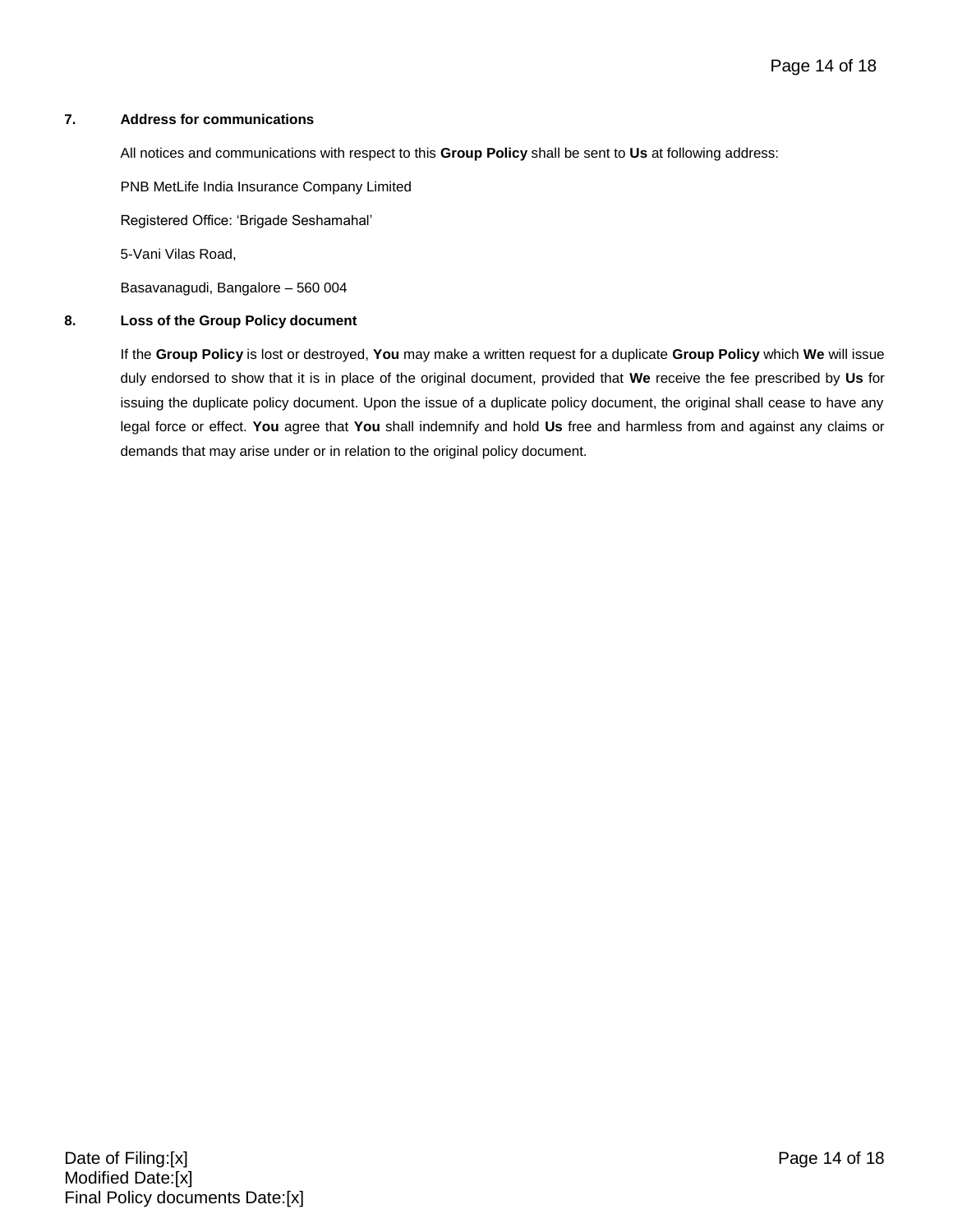# **Part G**

## **GRIEVANCE REDRESSAL MECHANISM & OMBUDSMAN DETAILS**

### **Grievance Redressal Mechanism**

In case **You** have any query or complaint or grievance, **You** may approach **Our** office at the following address:

**PNB MetLife India Insurance Company Ltd., 'Brigade Seshamahal' 5 Vani Vilas Road Basvangudi Bangalore – 560 004 India.** 

**Toll Free Help line: 1-800-425-6969 (8am –8pm) Phone: +91 80 2650 2244 Fax +91 80 41506969 Email: [indiaservice@pnbmetlife.com](mailto:indiaservice@pnbmetlife.com) Web: www.pnbmetlife.com** 

Please address **Your** queries or complaints to **Our** customer services department, and **Your** grievances to **Our** grievance redressal officer, who are authorized to review **Your** queries or complaints or grievances and address the same. Please note that only an officer duly authorized by **Us** has the authority to resolve **Your** queries or complaints or grievances. **We** shall in no way be responsible, or liable, or bound by, any replies or communications or undertakings, given by or received from, any financial advisor or any employee who was involved in selling **You** this **Policy**.

In case **You** are not satisfied with the decision of the above office, or have not received any response within 10 days, **You** may contact the **Authority** by any of the following means for resolution:

**IRDA of India Grievance Call Centre (IGCC) Toll Free No.: 155255**

You can register your complaint online at [http://www.igms.irda.gov.in](http://www.igms.irda.gov.in/)

You can write or fax your complaints to **Consumer Affairs Department Insurance Regulatory and Development Authority of India 9 th Floor, United India Towers, Basheerbagh, Hyderabad – 500 029, Andhra Pradesh Fax No.: +91-40- 6678 9768 E-mail ID[: complaints@irda.gov.in](mailto:complaints@irda.gov.in)**

In case **You** are not satisfied with **Our** decision/resolution of the **Company**, **You** may approach the insurance ombudsman at the address in the list of ombudsman below, if **Your** grievance pertains to**:**

(a) Insurance claim that has been rejected or dispute of a claim on legal construction of the **Policy;**

(b) Delay in settlement of claim;

Date of Filing:[x] Page 15 of 18 Modified Date:[x] Final Policy documents Date:[x]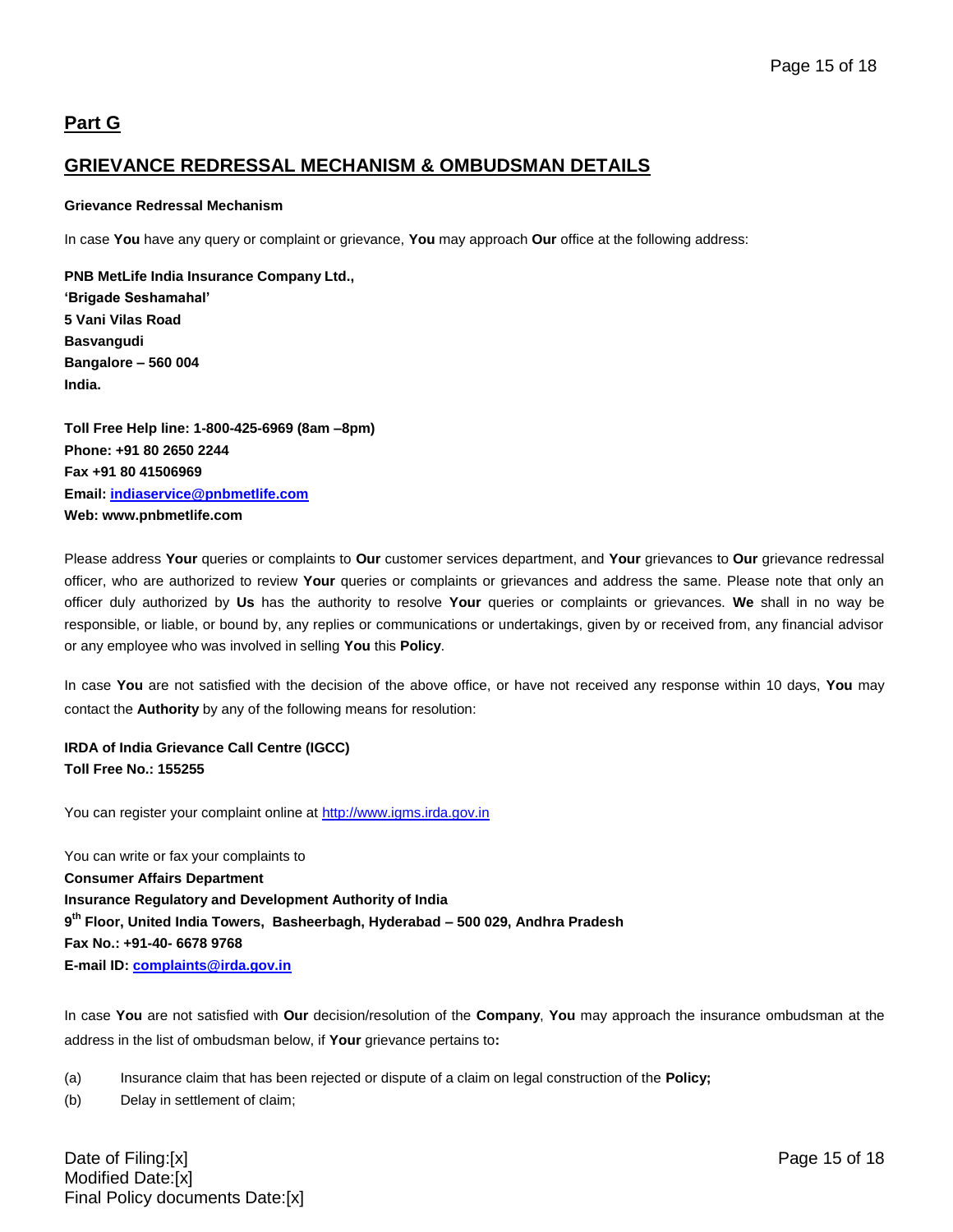- (c) Dispute with regard to premium; or
- (d) Non-receipt of **Your Policy** document.

The complaint should be made in writing duly signed by the **You**, **Nominee** or by **Your** legal heirs with full details of the complaint and the contact information of complainant

As per Rule 13(3) of the Redress of Public Grievances Rules 1998, the complaint to the insurance ombudsman can be made:

- (a) Only if the grievance has been rejected by the grievance redress machinery of the Insurer;
- (b) Within a period of one year from the date of rejection by the insurer; and
- (c) If it is not simultaneously under any litigation.

#### **List of Insurance Ombudsman**

| <b>CONTACT DETAILS</b>                                                                                                                                                                                                                                                        | <b>JURISDICTION</b>                                                                     |
|-------------------------------------------------------------------------------------------------------------------------------------------------------------------------------------------------------------------------------------------------------------------------------|-----------------------------------------------------------------------------------------|
| <b>AHMEDABAD</b><br>Sh. P.Ramamoorthy<br>Office of the Insurance Ombudsman,<br>2nd floor, Ambica House,<br>Near C.U. Shah College,<br>5, Navyug Colony, Ashram Road,<br>Ahmedabad - 380 014<br>Tel.:- 079-27546150/139<br>Fax:- 079-27546142<br>Email: ins.omb@rediffmail.com | State of Gujarat and Union<br>Territories of Dadra & Nagar<br>Haveli and Daman and Diu. |
| <b>BENGALURU</b>                                                                                                                                                                                                                                                              |                                                                                         |
| Shri. M. Parshad<br>Office of the Insurance Ombudsman.<br>Jeevan Mangal Bldg., 2nd Floor,<br>Behind Canara Mutual Bldgs.,<br>No.4, Residency Road,<br>Bengaluru - 560 025.<br>Tel.: 080 - 22222049<br>Email: insombudbng@gmail.com                                            | New Centre                                                                              |
| <b>BHOPAL</b><br>Sh.Raj Kumar Srivastava<br>Office of the Insurance Ombudsman,<br>Janak Vihar Complex,<br>2nd Floor, 6, Malviya Nagar, Opp. Airtel,<br>Bhopal - 462 011.<br>Tel.:- 0755-2769200/201/202<br>Fax:- 0755-2769203<br>Email:-bimalokpalbhopal@gmail.com            | States of Madhya Pradesh and<br>Chattisgarh.                                            |
| <b>BHUBANESHWAR</b><br>Office of the Insurance Ombudsman,<br>62, Forest park,<br>Bhubneshwar - 751 009.<br>Tel.:- 0674-2596461/2596455<br>Fax:- 0674-2596429<br>Email:-ioobbsr@dataone.in                                                                                     | State of Orissa.                                                                        |
| <b>CHANDIGARH</b><br>Sh.Manik B.Sonawane                                                                                                                                                                                                                                      | States of Punjab, Haryana,<br>Himachal Pradesh, Jammu &                                 |

Date of Filing:[x] Page 16 of 18 Modified Date:[x] Final Policy documents Date:[x]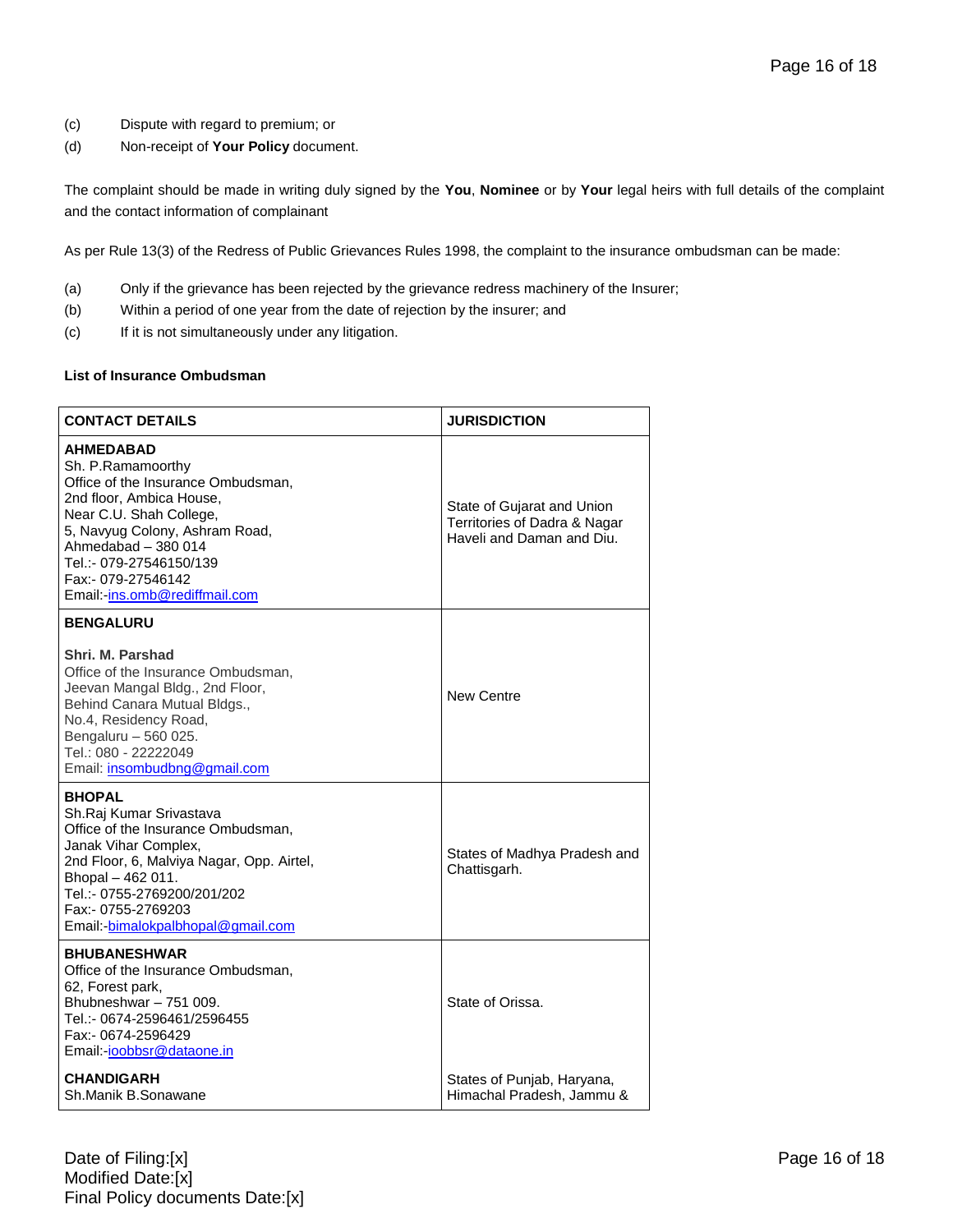| Office of the Insurance Ombudsman,<br>S.C.O. No. 101, 102 & 103, 2nd Floor,<br>Batra Building, Sector 17 - D,<br>Chandigarh - 160 017.<br>Tel.:- 0172-2706196/5861/6468<br>Fax:- 0172-2708274<br>Email:-ombchd@yahoo.co.in                                                                          | Kashmir and Union territory of<br>Chandigarh.                                                                                          |
|-----------------------------------------------------------------------------------------------------------------------------------------------------------------------------------------------------------------------------------------------------------------------------------------------------|----------------------------------------------------------------------------------------------------------------------------------------|
| <b>CHENNAI</b><br>Sh. Virender Kumar<br>Office of the Insurance Ombudsman,<br>Fatima Akhtar Court.<br>4th Floor, 453 (old 312), Anna Salai, Teynampet,<br>CHENNAI - 600 018.<br>Tel.:- 044-24333678/664/668<br>Fax:- 044-24333664<br>Email:-chennaiinsuranceombudsman@gmail.com                     | State of Tamil Nadu and Union<br>Territories - Pondicherry Town<br>and Karaikal (which are part of<br>Union Territory of Pondicherry). |
| <b>DELHI</b><br>Office of the Insurance Ombudsman,<br>2/2 A, Universal Insurance Building,<br>Asaf Ali Road,<br>New Delhi - 110 002.<br>Tel.:- 011-23239611/7539/7532<br>Fax:- 011-23230858<br>Email:-jobdelraj@rediffmail.com                                                                      | States of Delhi and Rajasthan.                                                                                                         |
| <b>GUWAHATI</b><br>Sh.D.C.Choudhury<br>Office of the Insurance Ombudsman,<br>'Jeevan Nivesh', 5th Floor,<br>Nr. Panbazar over bridge, S.S. Road,<br>Guwahati - 781001(ASSAM).<br>Tel.:- 0361-2132204/2131307/2132205<br>Fax:- 0361-2732937<br>Email:- ombudsmanghy@rediffmail.com                   | States of Assam, Meghalaya,<br>Manipur, Mizoram, Arunachal<br>Pradesh, Nagaland and<br>Tripura.                                        |
| <b>HYDERABAD</b><br>Sh. G.Rajeswara Rao<br>Office of the Insurance Ombudsman,<br>6-2-46, 1st floor, "Moin Court"<br>Lane Opp. Saleem Function Palace,<br>A. C. Guards, Lakdi-Ka-Pool,<br>Hyderabad - 500 004.<br>Tel.:- 040-23325325/23312122<br>Fax:- 040-23376599<br>Email:-insombudhyd@gmail.com | States of Andhra Pradesh,<br>Karnataka and Union Territory<br>of Yanam - a part of the Union<br>Territory of Pondicherry.              |
| Jaipur<br>Shri. Ashok K. Jain<br>Office of the Insurance Ombudsman,<br>Jeevan Nidhi - II Bldg., Gr. Floor,<br>Bhawani Singh Marg,<br>Jaipur - 302 005.<br>Tel.: 0141 -<br>Fax: 0141 -                                                                                                               | <b>New Centre</b>                                                                                                                      |
| <b>KOCHI</b><br>Office of the Insurance Ombudsman,<br>2nd Floor, CC 27 / 2603, Pulinat Bldg.,<br>Opp. Cochin Shipyard, M. G. Road,<br>Ernakulam - 682 015.                                                                                                                                          | State of Kerala and Union<br>Territory of (a) Lakshadweep<br>(b) Mahe-a part of Union<br>Territory of Pondicherry.                     |